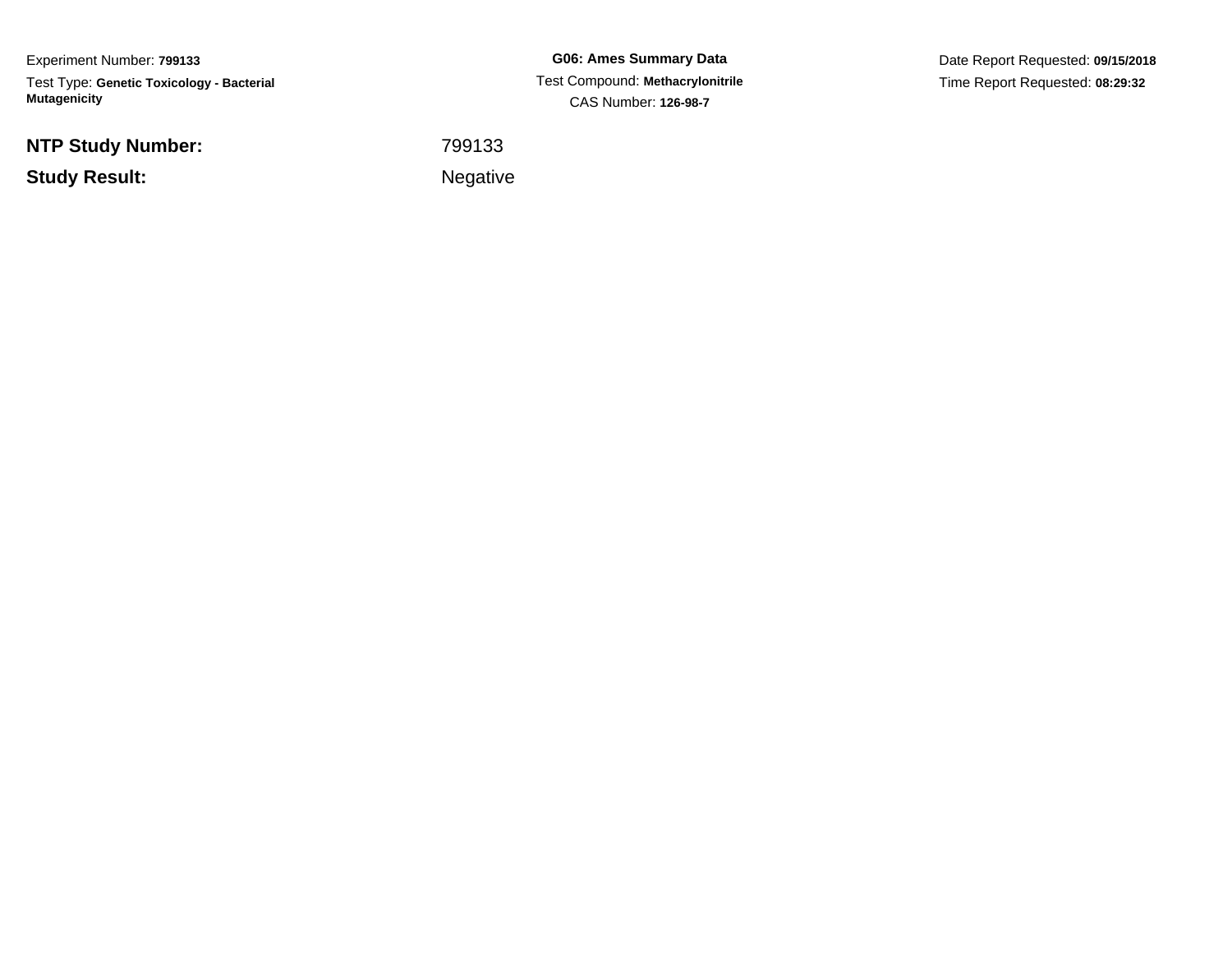Test Type: **Genetic Toxicology - Bacterial Mutagenicity**

## **G06: Ames Summary Data** Test Compound: **Methacrylonitrile**CAS Number: **126-98-7**

| Strain: TA100                 |                   |                   |                        |                        |                     |
|-------------------------------|-------------------|-------------------|------------------------|------------------------|---------------------|
| Dose (ug/Plate)               | <b>Without S9</b> | <b>Without S9</b> | <b>With 10% Rat S9</b> | <b>With 30% Rat S9</b> | With 10% Hamster S9 |
| Vehicle Control <sup>1</sup>  | $164 \pm 8.7$     | $135 \pm 0.6$     | $150 \pm 4.9$          | $150 \pm 10.5$         | $126 \pm 4.6$       |
| 100.0                         | $151 \pm 7.9$     | $131 \pm 10.4$    | $149 \pm 13.3$         | $153 \pm 9.3$          | $147 \pm 9.3$       |
| 333.0                         | $136 \pm 13.5$    | $129 \pm 3.4$     | $144 \pm 15.9$         | $139 \pm 6.5$          | $140 \pm 8.1$       |
| 1000.0                        | $138 \pm 18.7$    | $144 \pm 5.0$     | $135 \pm 4.5$          | $136 \pm 13.6$         | $123 \pm 5.6$       |
| 3333.0                        | $126 \pm 19.9$    | $130 \pm 5.0$     | $144 \pm 13.5$         | $134 \pm 3.2$          | $138 \pm 7.4$       |
| 6666.0                        |                   |                   |                        |                        |                     |
| 10000.0                       | $155 \pm 7.8$     | $125 \pm 6.5$     | $126 \pm 19.9$         | $140 \pm 5.9$          | $113 \pm 7.6$       |
| <b>Trial Summary</b>          | Negative          | Negative          | Negative               | Negative               | Negative            |
| Positive Control <sup>2</sup> | $612 \pm 25.2$    | $591 \pm 4.8$     |                        |                        |                     |
| Positive Control <sup>3</sup> |                   |                   | $512 \pm 7.3$          | $273 \pm 19.5$         | $1936 \pm 40.2$     |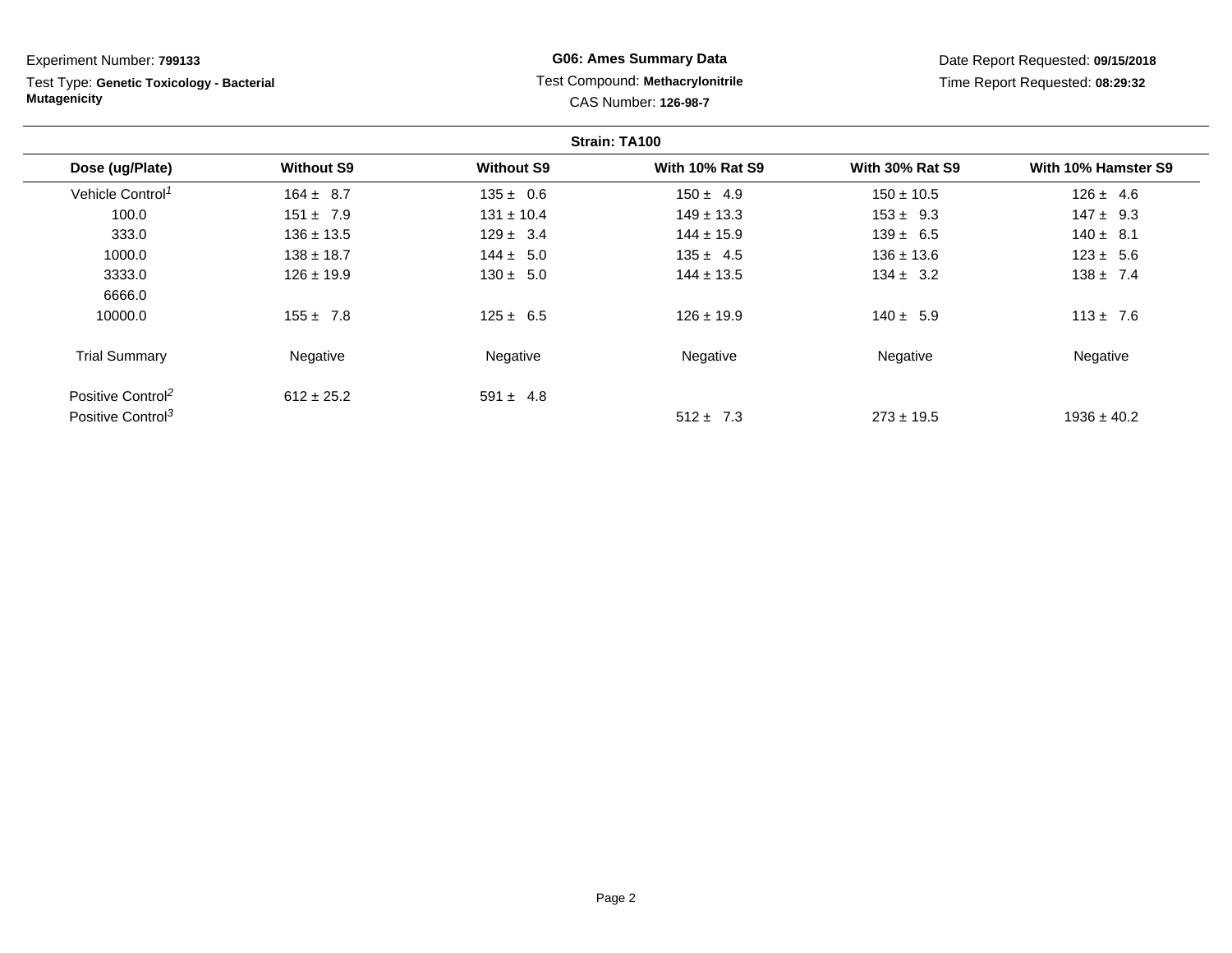Test Type: **Genetic Toxicology - Bacterial Mutagenicity**

|                               |                     | Strain: TA100              |
|-------------------------------|---------------------|----------------------------|
| Dose (ug/Plate)               | With 30% Hamster S9 | With 30% Hamster S9        |
| Vehicle Control <sup>1</sup>  | $138 \pm 2.7$       | $126 \pm 7.5$              |
| 100.0                         | $132 \pm 15.2$      |                            |
| 333.0                         | $137 \pm 5.1$       | $138 \pm 10.8$             |
| 1000.0                        | $139 \pm 15.4$      | $131 \pm 10.4$             |
| 3333.0                        | $84 \pm 19.2$       | $109 \pm 9.0$              |
| 6666.0                        |                     | $116 \pm 10.7$             |
| 10000.0                       | $0 \pm 0.0^s$       | $81 \pm 31.2$ <sup>s</sup> |
| <b>Trial Summary</b>          | Negative            | Negative                   |
| Positive Control <sup>2</sup> |                     |                            |
| Positive Control <sup>3</sup> | $698 \pm 28.2$      | $497 \pm 12.2$             |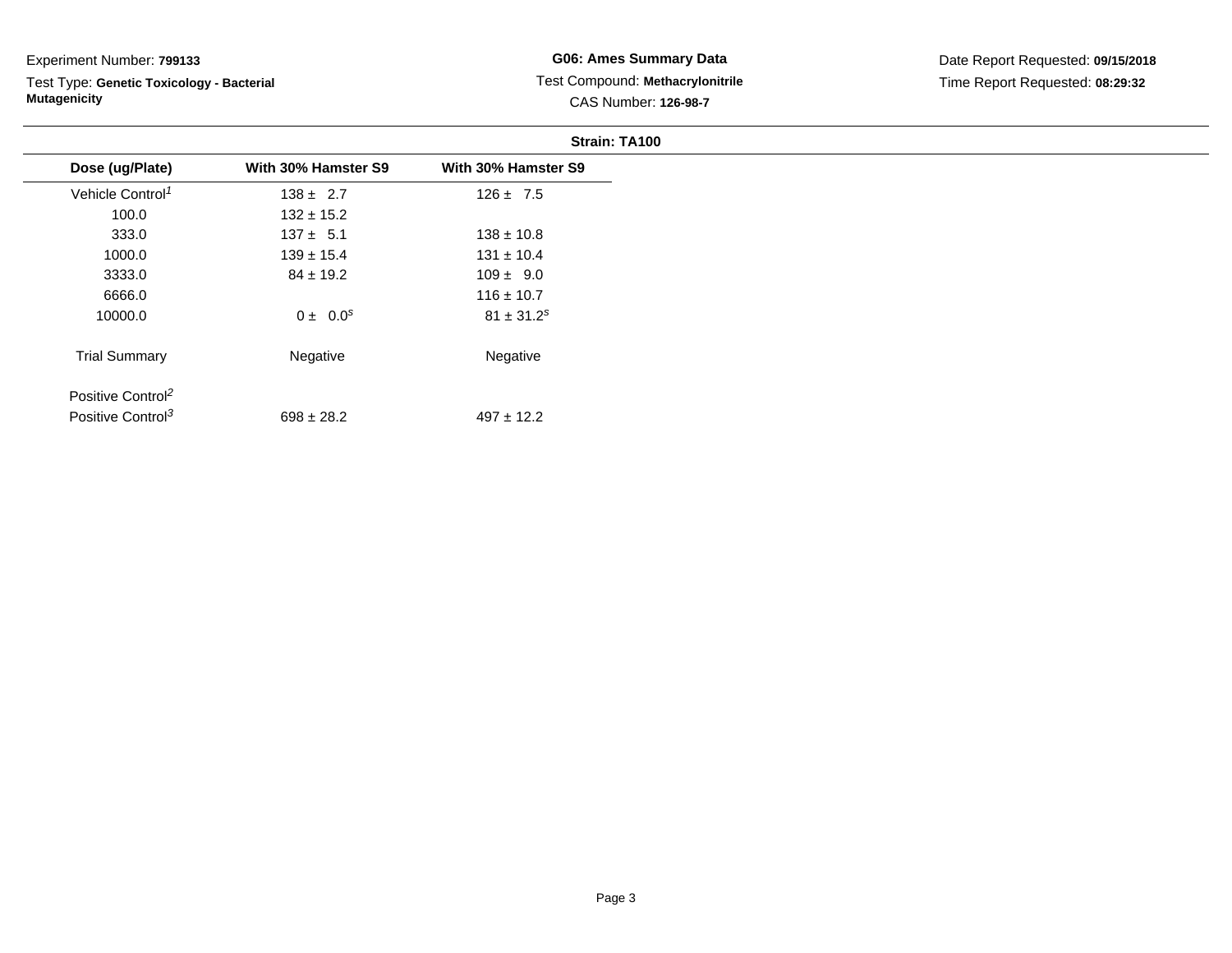Test Type: **Genetic Toxicology - Bacterial Mutagenicity**

## **G06: Ames Summary Data** Test Compound: **Methacrylonitrile**CAS Number: **126-98-7**

| Strain: TA1535                |                   |                   |                        |                        |                     |  |
|-------------------------------|-------------------|-------------------|------------------------|------------------------|---------------------|--|
| Dose (ug/Plate)               | <b>Without S9</b> | <b>Without S9</b> | <b>With 10% Rat S9</b> | <b>With 30% Rat S9</b> | With 10% Hamster S9 |  |
| Vehicle Control <sup>1</sup>  | $23 \pm 3.0$      | $29 \pm 4.9$      | $13 \pm 1.5$           | $18 \pm 1.5$           | $9 \pm 2.1$         |  |
| 100.0                         | $23 \pm 1.7$      | $33 \pm 2.3$      | $8 \pm 0.3$            | $20 \pm 4.8$           | $11 \pm 1.5$        |  |
| 333.0                         | $23 \pm 3.9$      | $24 \pm 3.5$      | $7 \pm 1.3$            | $22 \pm 1.9$           | $10 \pm 2.6$        |  |
| 1000.0                        | $18 \pm 2.6$      | $24 \pm 1.3$      | $10 \pm 2.3$           | $23 \pm 3.8$           | $10 \pm 1.2$        |  |
| 3333.0                        | $24 \pm 3.0$      | $25 \pm 3.8$      | $8 \pm 2.1$            | $10 \pm 0.3$           | $11 \pm 0.7$        |  |
| 6666.0                        |                   |                   |                        |                        |                     |  |
| 10000.0                       | $20 \pm 3.7$      | $18 \pm 1.2$      | $11 \pm 2.7$           | $15 \pm 1.5$           | $10 \pm 1.0$        |  |
| <b>Trial Summary</b>          | Negative          | Negative          | Negative               | Negative               | Negative            |  |
| Positive Control <sup>2</sup> | $326 \pm 18.0$    | $360 \pm 23.5$    |                        |                        |                     |  |
| Positive Control <sup>4</sup> |                   |                   | $196 \pm 5.9$          | $112 \pm 9.0$          | $304 \pm 19.2$      |  |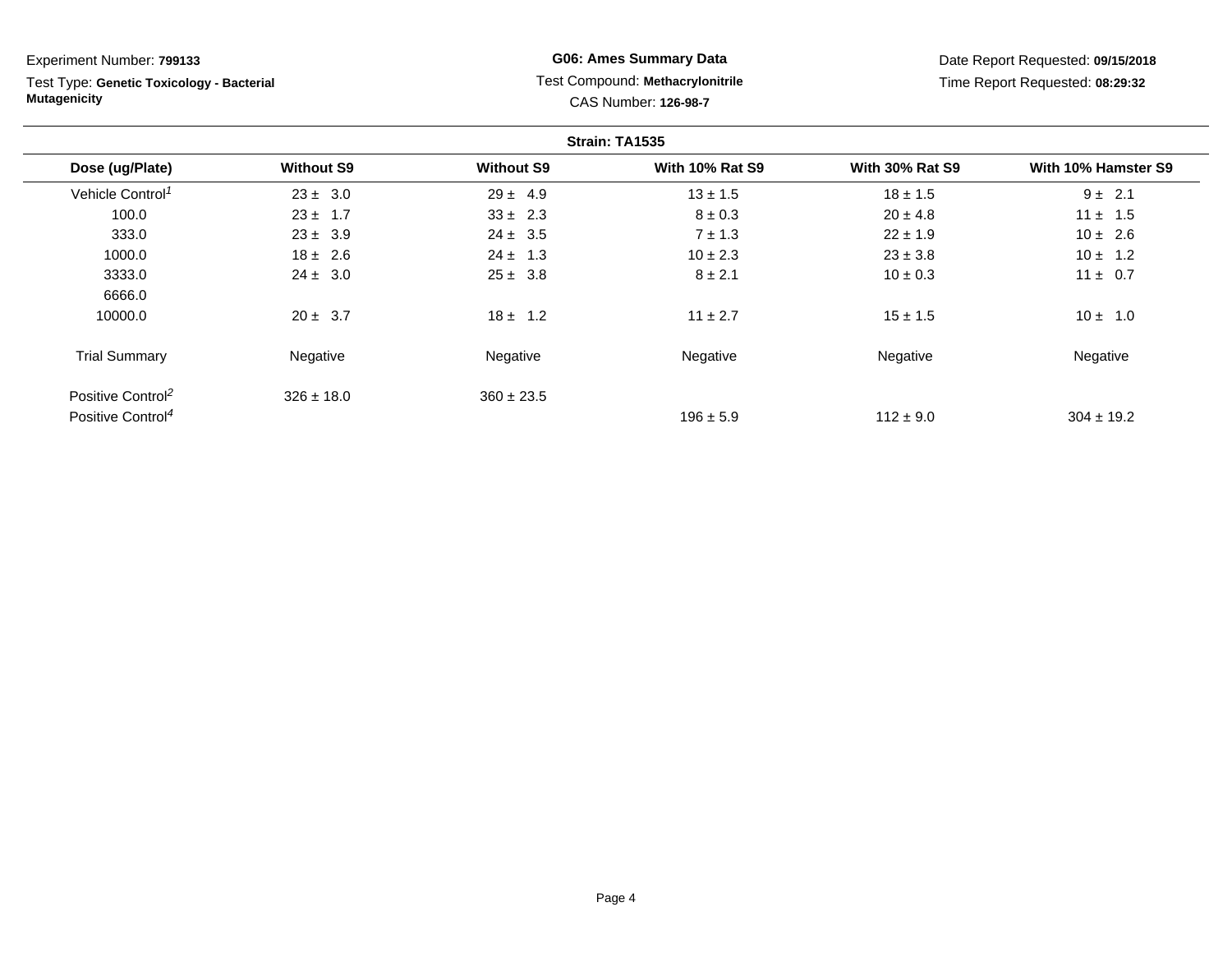Test Type: **Genetic Toxicology - Bacterial Mutagenicity**

|                               |                     | Strain: TA1535      |
|-------------------------------|---------------------|---------------------|
| Dose (ug/Plate)               | With 30% Hamster S9 | With 30% Hamster S9 |
| Vehicle Control <sup>1</sup>  | $12 \pm 1.2$        | $22 \pm 0.9$        |
| 100.0                         | $8 \pm 0.3$         |                     |
| 333.0                         | $11 \pm 1.5$        | $28 \pm 4.4$        |
| 1000.0                        | $8 \pm 1.9$         | $30 \pm 2.7$        |
| 3333.0                        | $8 \pm 2.8$         | $18 \pm 4.2$        |
| 6666.0                        |                     | $17 \pm 4.1$        |
| 10000.0                       | $0 \pm 0.0^s$       | $7 \pm 3.7^s$       |
| <b>Trial Summary</b>          | Negative            | Negative            |
| Positive Control <sup>2</sup> |                     |                     |
| Positive Control <sup>4</sup> | $357 \pm 32.5$      | $246 \pm 21.4$      |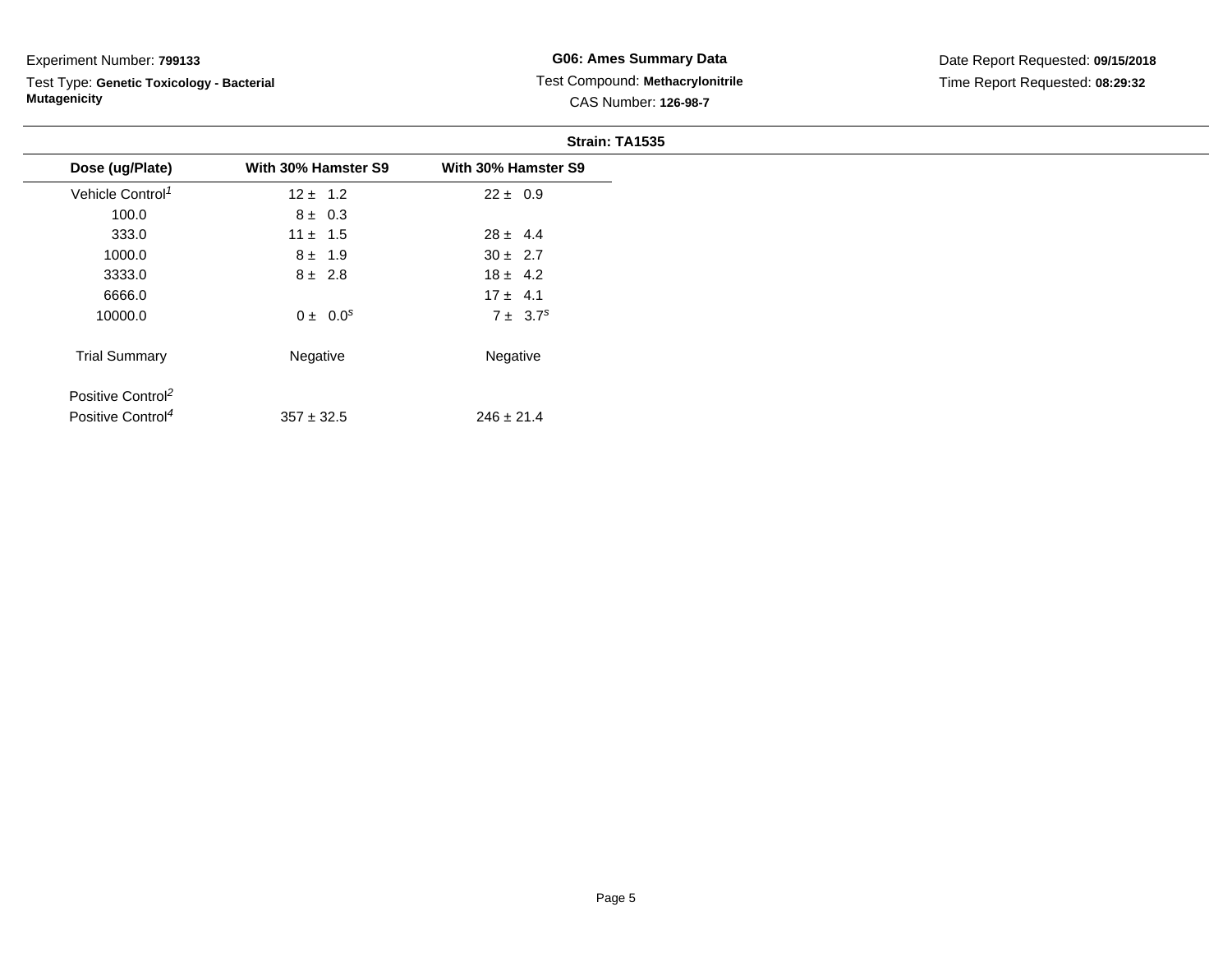Test Type: **Genetic Toxicology - Bacterial Mutagenicity**

## **G06: Ames Summary Data** Test Compound: **Methacrylonitrile**CAS Number: **126-98-7**

| <b>Strain: TA97</b>           |                   |                   |                        |                        |                     |
|-------------------------------|-------------------|-------------------|------------------------|------------------------|---------------------|
| Dose (ug/Plate)               | <b>Without S9</b> | <b>Without S9</b> | <b>With 10% Rat S9</b> | <b>With 30% Rat S9</b> | With 10% Hamster S9 |
| Vehicle Control <sup>1</sup>  | $147 \pm 11.0$    | $149 \pm 10.5$    | $186 \pm 1.2$          | $195 \pm 4.7$          | $167 \pm 9.3$       |
| 100.0                         | $188 \pm 9.0$     | $158 \pm 4.3$     | $175 \pm 5.8$          | $192 \pm 1.8$          | $171 \pm 16.6$      |
| 333.0                         | $159 \pm 6.2$     | $154 \pm 5.7$     | $185 \pm 7.9$          | $192 \pm 2.8$          | $171 \pm 12.3$      |
| 1000.0                        | $167 \pm 4.0$     | $155 \pm 7.9$     | $183 \pm 7.2$          | $186 \pm 4.0$          | $181 \pm 11.8$      |
| 3333.0                        | $182 \pm 11.0$    | $153 \pm 3.9$     | $174 \pm 7.2$          | $194 \pm 5.2$          | $175 \pm 10.8$      |
| 6666.0                        |                   |                   |                        |                        |                     |
| 10000.0                       | $173 \pm 4.7$     | $134 \pm 4.9$     | $173 \pm 15.0$         | $186 \pm 4.6$          | $179 \pm 10.6$      |
| <b>Trial Summary</b>          | Negative          | Negative          | Negative               | Negative               | Negative            |
| Positive Control <sup>4</sup> |                   |                   | $887 \pm 25.8$         | $550 \pm 21.7$         | $1420 \pm 25.2$     |
| Positive Control <sup>5</sup> | $1206 \pm 39.9$   | $719 \pm 26.4$    |                        |                        |                     |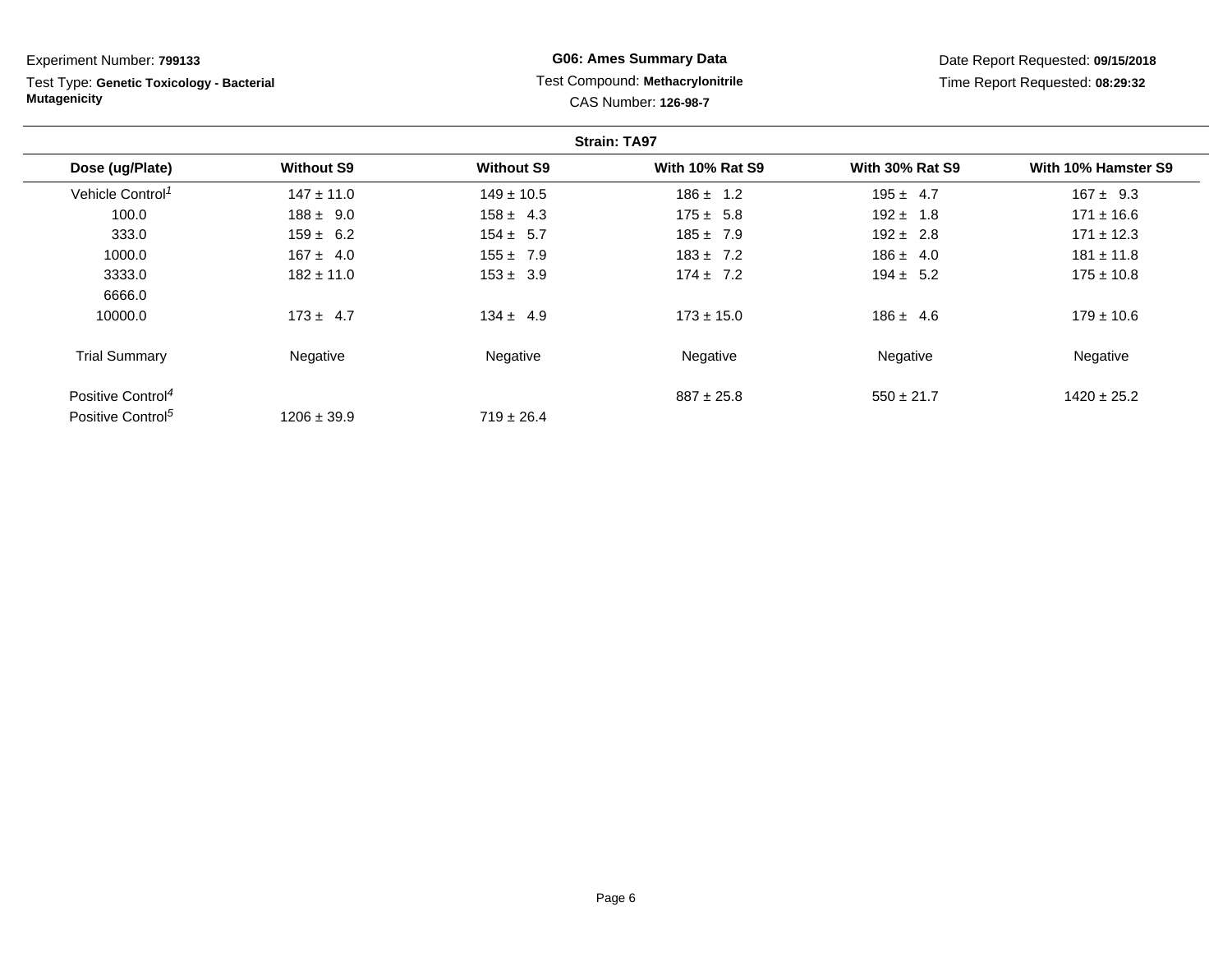Test Type: **Genetic Toxicology - Bacterial Mutagenicity**

|                               |                     | <b>Strain: TA97</b> |
|-------------------------------|---------------------|---------------------|
| Dose (ug/Plate)               | With 30% Hamster S9 | With 30% Hamster S9 |
| Vehicle Control <sup>1</sup>  | $161 \pm 11.3$      | $130 \pm 2.7$       |
| 100.0                         | $165 \pm 7.4$       |                     |
| 333.0                         | $166 \pm 2.1$       | $136 \pm 11.4$      |
| 1000.0                        | $144 \pm 24.5$      | $150 \pm 11.6$      |
| 3333.0                        | $146 \pm 15.8$      | $152 \pm 6.9$       |
| 6666.0                        |                     | $148 \pm 6.1$       |
| 10000.0                       | $0 \pm 0.0^s$       | $146 \pm 10.4^s$    |
| <b>Trial Summary</b>          | Negative            | Negative            |
| Positive Control <sup>4</sup> | $1185 \pm 82.6$     | $619 \pm 57.2$      |
| Positive Control <sup>5</sup> |                     |                     |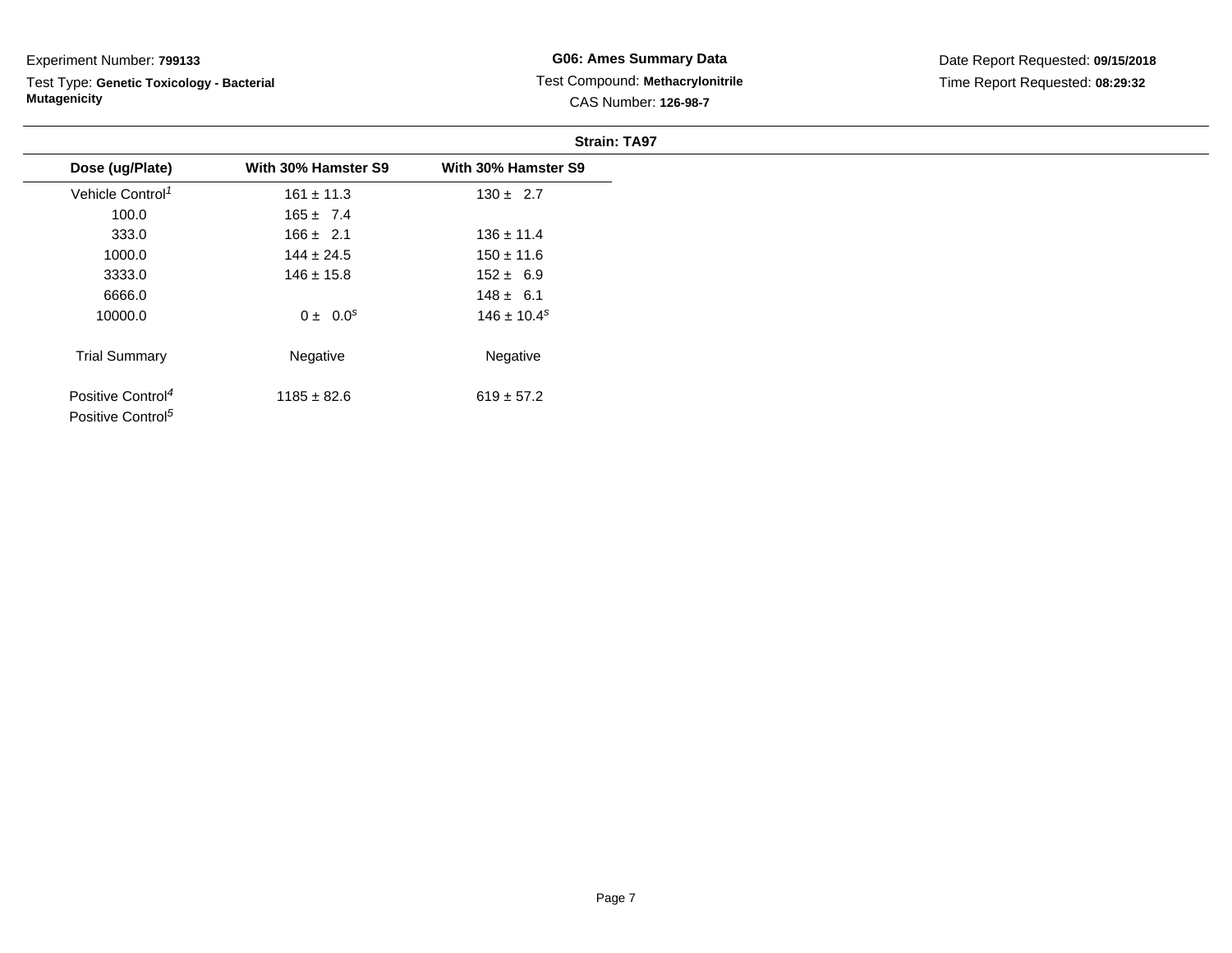Test Type: **Genetic Toxicology - Bacterial Mutagenicity**

## **G06: Ames Summary Data** Test Compound: **Methacrylonitrile**CAS Number: **126-98-7**

|                               |                   |                   | <b>Strain: TA98</b>    |                        |                     |
|-------------------------------|-------------------|-------------------|------------------------|------------------------|---------------------|
| Dose (ug/Plate)               | <b>Without S9</b> | <b>Without S9</b> | <b>With 10% Rat S9</b> | <b>With 30% Rat S9</b> | With 10% Hamster S9 |
| Vehicle Control <sup>1</sup>  | $23 \pm 4.5$      | $26 \pm 4.7$      | $40 \pm 3.0$           | $40 \pm 4.2$           | $43 \pm 3.6$        |
| 100.0                         | $23 \pm 2.5$      | $25 \pm 3.6$      | $36 \pm 2.4$           | $35 \pm 2.4$           | $33 \pm 2.8$        |
| 333.0                         | $24 \pm 2.0$      | $23 \pm 1.0$      | $32 \pm 2.0$           | $35 \pm 3.2$           | $34 \pm 1.5$        |
| 1000.0                        | $25 \pm 3.5$      | $23 \pm 3.8$      | $37 \pm 3.7$           | $30 \pm 0.0$           | $33 \pm 1.3$        |
| 3333.0                        | $21 \pm 2.3$      | $20 \pm 2.6$      | $33 \pm 2.6$           | $35 \pm 1.7$           | $32 \pm 0.3$        |
| 6666.0                        |                   |                   |                        |                        |                     |
| 10000.0                       | $23 \pm 3.7$      | $15 \pm 1.2$      | $29 \pm 2.6$           | $33 \pm 3.5$           | $37 \pm 0.3$        |
| <b>Trial Summary</b>          | Negative          | Negative          | Negative               | Negative               | Negative            |
| Positive Control <sup>3</sup> |                   |                   | $287 \pm 9.1$          | $104 \pm 6.2$          | $1419 \pm 19.9$     |
| Positive Control <sup>6</sup> | $1495 \pm 67.4$   | $1099 \pm 37.6$   |                        |                        |                     |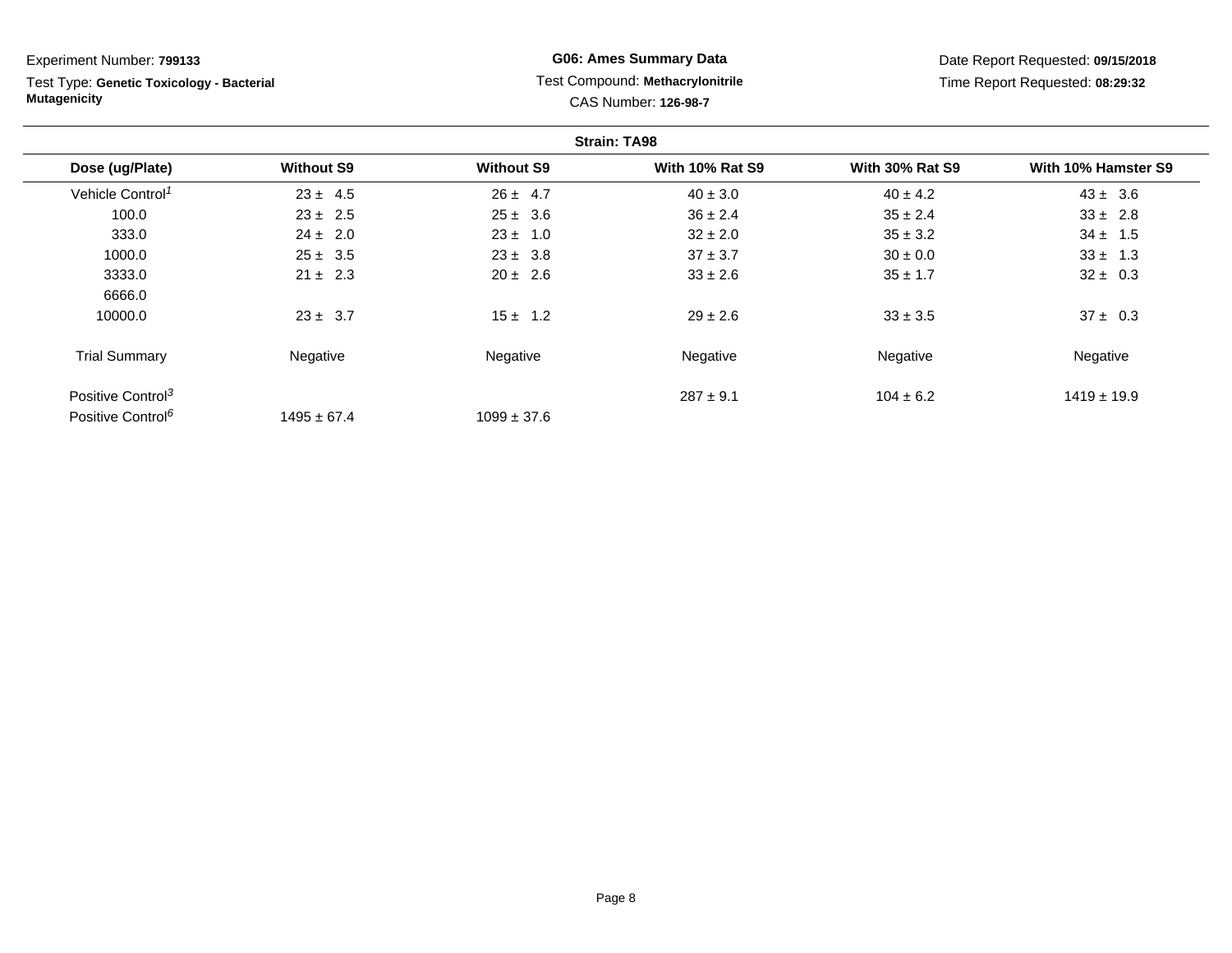Test Type: **Genetic Toxicology - Bacterial Mutagenicity**

|                               |                     | <b>Strain: TA98</b> |
|-------------------------------|---------------------|---------------------|
| Dose (ug/Plate)               | With 30% Hamster S9 | With 30% Hamster S9 |
| Vehicle Control <sup>1</sup>  | $35 \pm 5.1$        | $44 \pm 6.2$        |
| 100.0                         | $33 \pm 5.4$        |                     |
| 333.0                         | $30 \pm 1.5$        | $39 \pm 1.8$        |
| 1000.0                        | $31 \pm 5.9$        | $37 \pm 2.3$        |
| 3333.0                        | $11 \pm 2.0$        | $31 \pm 4.6$        |
| 6666.0                        |                     | $18 \pm 1.0$        |
| 10000.0                       | $0 \pm 0.0^s$       | $12 \pm 4.0^s$      |
| <b>Trial Summary</b>          | Negative            | Negative            |
| Positive Control <sup>3</sup> | $366 \pm 30.2$      | $229 \pm 4.5$       |
| Positive Control <sup>6</sup> |                     |                     |